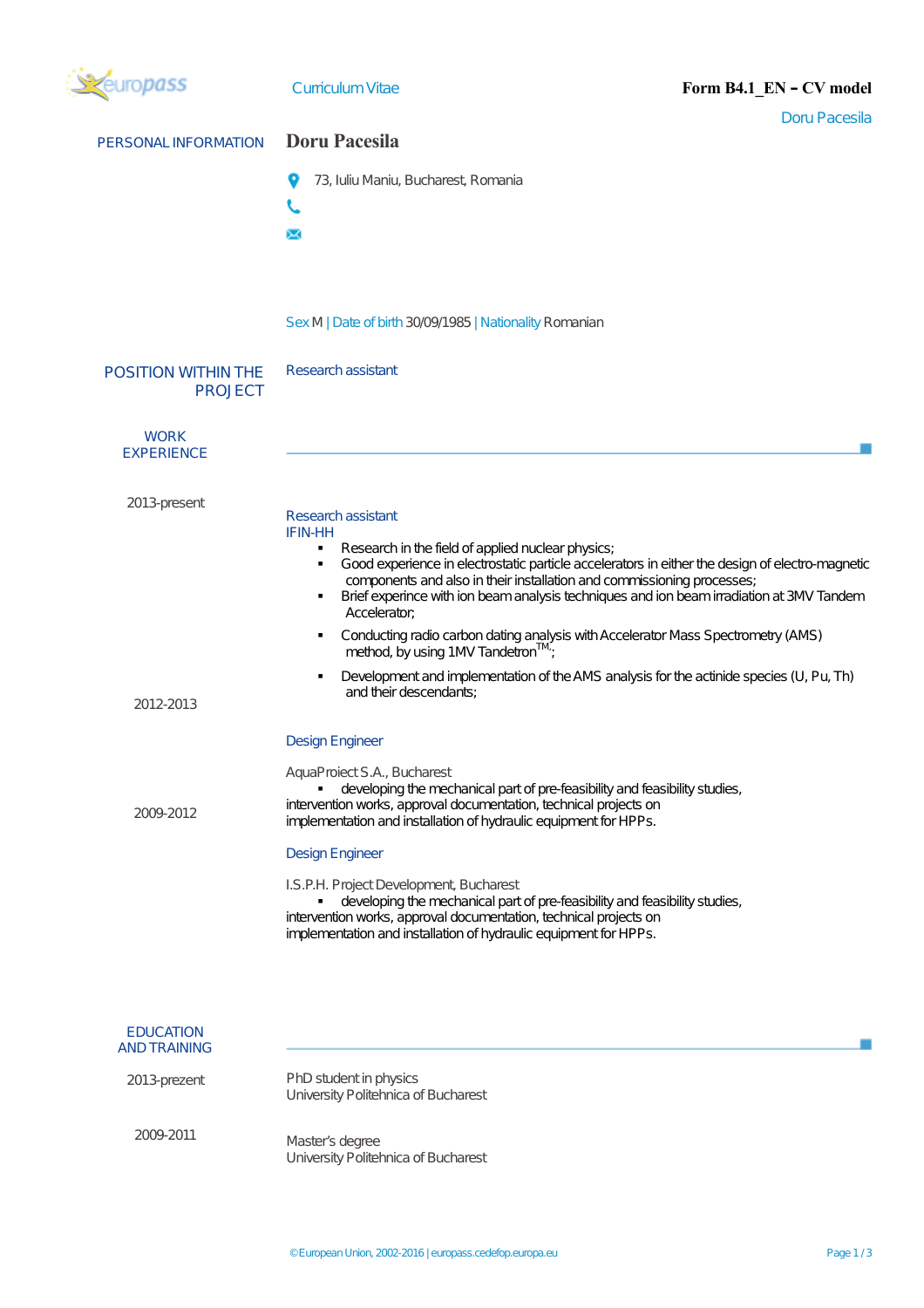

Doru Pacesila

| 2004-2009             | Bachelor's degree<br>University Politehnica of Bucharest                                                                                                                                                                                                                              |
|-----------------------|---------------------------------------------------------------------------------------------------------------------------------------------------------------------------------------------------------------------------------------------------------------------------------------|
| 08/01/2017-19/03/2017 | Specialization in physics and technology of particle accelerators<br>Joint Universities Accelerator School<br>Cite d'Archamps, Archamps (France)<br>https://espace.cern.ch/juas/SitePages/Home.aspx<br>Physics of the particle accelerators, technology of the particle accelerators. |
| 16/11/2013-29/11/2013 | CAD specialist CATIA V5, V5R21<br>PRO MANAGEMENT SRL, Bucharest (Romania)<br>CAD specialist certificate                                                                                                                                                                               |

| <b>PERSONAL SKILLS</b>                                 |                                                                  |                                                                                                                                                                                                                                                                                                                                                                                                                                                                      |                                                                                                                                                                                                                                                                                                |                   |                |  |
|--------------------------------------------------------|------------------------------------------------------------------|----------------------------------------------------------------------------------------------------------------------------------------------------------------------------------------------------------------------------------------------------------------------------------------------------------------------------------------------------------------------------------------------------------------------------------------------------------------------|------------------------------------------------------------------------------------------------------------------------------------------------------------------------------------------------------------------------------------------------------------------------------------------------|-------------------|----------------|--|
| Mother tongue(s)                                       | Romanian                                                         |                                                                                                                                                                                                                                                                                                                                                                                                                                                                      |                                                                                                                                                                                                                                                                                                |                   |                |  |
| Other language(s)                                      |                                                                  | <b>UNDERSTANDING</b>                                                                                                                                                                                                                                                                                                                                                                                                                                                 | <b>SPEAKING</b>                                                                                                                                                                                                                                                                                |                   | <b>WRITING</b> |  |
|                                                        | Listening                                                        | Reading                                                                                                                                                                                                                                                                                                                                                                                                                                                              | Spoken interaction                                                                                                                                                                                                                                                                             | Spoken production |                |  |
| English                                                | <b>B2</b>                                                        | <b>B2</b>                                                                                                                                                                                                                                                                                                                                                                                                                                                            | <b>B2</b>                                                                                                                                                                                                                                                                                      | <b>B2</b>         | <b>B2</b>      |  |
|                                                        | Replace with name of language certificate. Enter level if known. |                                                                                                                                                                                                                                                                                                                                                                                                                                                                      |                                                                                                                                                                                                                                                                                                |                   |                |  |
| French                                                 | A2                                                               | A2                                                                                                                                                                                                                                                                                                                                                                                                                                                                   | A2                                                                                                                                                                                                                                                                                             | A2                | A2             |  |
|                                                        | Replace with name of language certificate. Enter level if known. |                                                                                                                                                                                                                                                                                                                                                                                                                                                                      |                                                                                                                                                                                                                                                                                                |                   |                |  |
| <b>Digital competence</b><br><b>Job-related skills</b> |                                                                  | Levels: A1/A2: Basic user - B1/B2: Independent user - C1/C2 Proficient user<br>Common European Framework of Reference for Languages<br>Operating systems Windows, MAC OSX<br>Optic ion beam simulation (SIMION 8.1).<br>CAD abilities (CATIA v5 și AUTOCAD).<br>lonising radiation working permit - fulfilling the requrements to be occupationally<br>exposed to ionising radiation up to 6 mSv/year, from closed radioactive sources and<br>particle accelerators. |                                                                                                                                                                                                                                                                                                |                   |                |  |
| <b>Driving licence</b>                                 | B                                                                |                                                                                                                                                                                                                                                                                                                                                                                                                                                                      |                                                                                                                                                                                                                                                                                                |                   |                |  |
| <b>ADDITIONAL INFORMATION</b>                          |                                                                  |                                                                                                                                                                                                                                                                                                                                                                                                                                                                      |                                                                                                                                                                                                                                                                                                |                   |                |  |
| Conferences and summer<br>schools                      | 26-30, 2016                                                      | <b>BURDUCEA, D. G. GHITA</b>                                                                                                                                                                                                                                                                                                                                                                                                                                         | 1. A New External Ion Beam Analysis Setup at the IFIN-HH 3 MV Tandetron<br>M. STRATICIUC, R. ANDREI, D. MIREA, A. ROTARU, D. G. PACESILA, I.<br>JOINT ICTP-IAEA ADVANCED WORKSHOP ON HIGH SENSITIVITY 2D & 3D<br>Characterisation and Imaging with Ion Beams, IAEA, VIENNA, AUSTRIA, SEPTEMBER |                   |                |  |